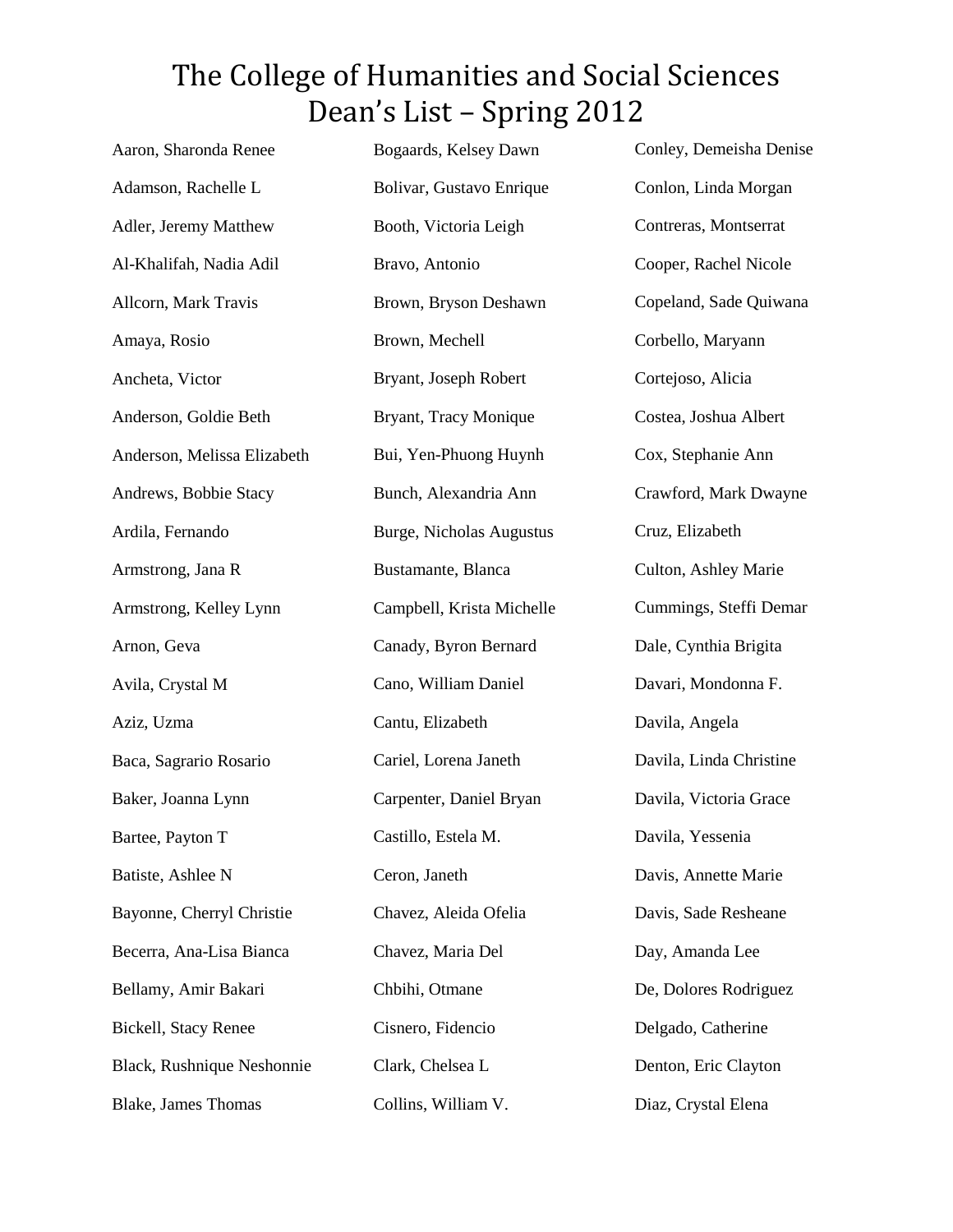| Diaz, James Alexander       | Frias, Cyndi Cloe         | Gross, Zina M.             |
|-----------------------------|---------------------------|----------------------------|
| Diaz, Rosemary              | Fuller, Miquisha Shartara | Groves, Jasmine T.         |
| Dill, Christa L             | Gallardo, Cristine        | Guest, Jayson Lexaeus      |
| Dixon, Ashphanie Leeanne    | Galvan, Juana Ivette      | Guillen, Johanna Nicole    |
| Do, Phuong N                | Garcia, Sonia Alicia      | Guillory, D'Shaun          |
| Doan, Paula Michele         | Garcia, Yarith            | Hadley, Monica Teresa      |
| Dobson-Martin, Erik David   | Garcia, Yvonne Lissette   | Hajdik, Lynn Ann           |
| Dohmann, Josie Marie        | Garza, Armando Olaguer    | Hameed, Basil A            |
| Dorsey, Latrina Yvette      | Garza, Blanca Crystal     | Harr, Sara Elizabeth       |
| Drone, Michael O'NEILL      | Garza, Estela Nohemi      | Harrison, Sade Lavon       |
| Duque, Angie                | Garza, Julio              | Hart, Kacey C              |
| Dvorscak, Gordana           | Gavin, James Bennett      | Hayes, Charles Robert      |
| Edwards, Dana Darline       | Gil, Leonardo             | Heggins, Catrina Dennette  |
| Edwards, Naomi Nicole       | Giuriato, Lucia Anna      | Heim, Catherine Love       |
| Elraheb, Karim              | Goble, Kristin Ashley     | Hernandez, Magdalena       |
| Elterisy, Claudia           | Gonzales, Mai-Lee C       | Hernandez-, Eynar          |
| Escobar, Tashia Elizabeth   | Gonzalez, Cristina        | Herreid, Shannon Michelle  |
| Ferguson, Mark Edward       | Gonzalez, Hugo Lee        | Herrera, Jose Eduardo      |
| Fernandez, Manuel Alejandro | Gonzalez, Yessenia D      | Herzog, Holly Danielle     |
| Feuk, Melanie Jade          | Goudeau-Gable, Victoria   | Hinojosa, Elvira           |
| Flores, Monica              | <b>C'Elsie</b>            | Hobbs, Dolores             |
| Flosi, Colin Dane           | Gracey, Ryan Scott        | Hochstetler, Meredith Kaye |
| Fluitt, Curtis Daniel       | Grahmann, Brenda Auguste  | Hock, Seth Hunter          |
| Fowler, Stephanie Irene     | Granados, Ashley Nichole  | Hodges-Thomas, Janeice     |
| Foy, Shelia Carlette        | Grant, Kristina Raquel    | Lynette                    |
| French, Shamiko Michelle    | Grisham, Rhonda Danielle  | Hoffman, Brandon Myles     |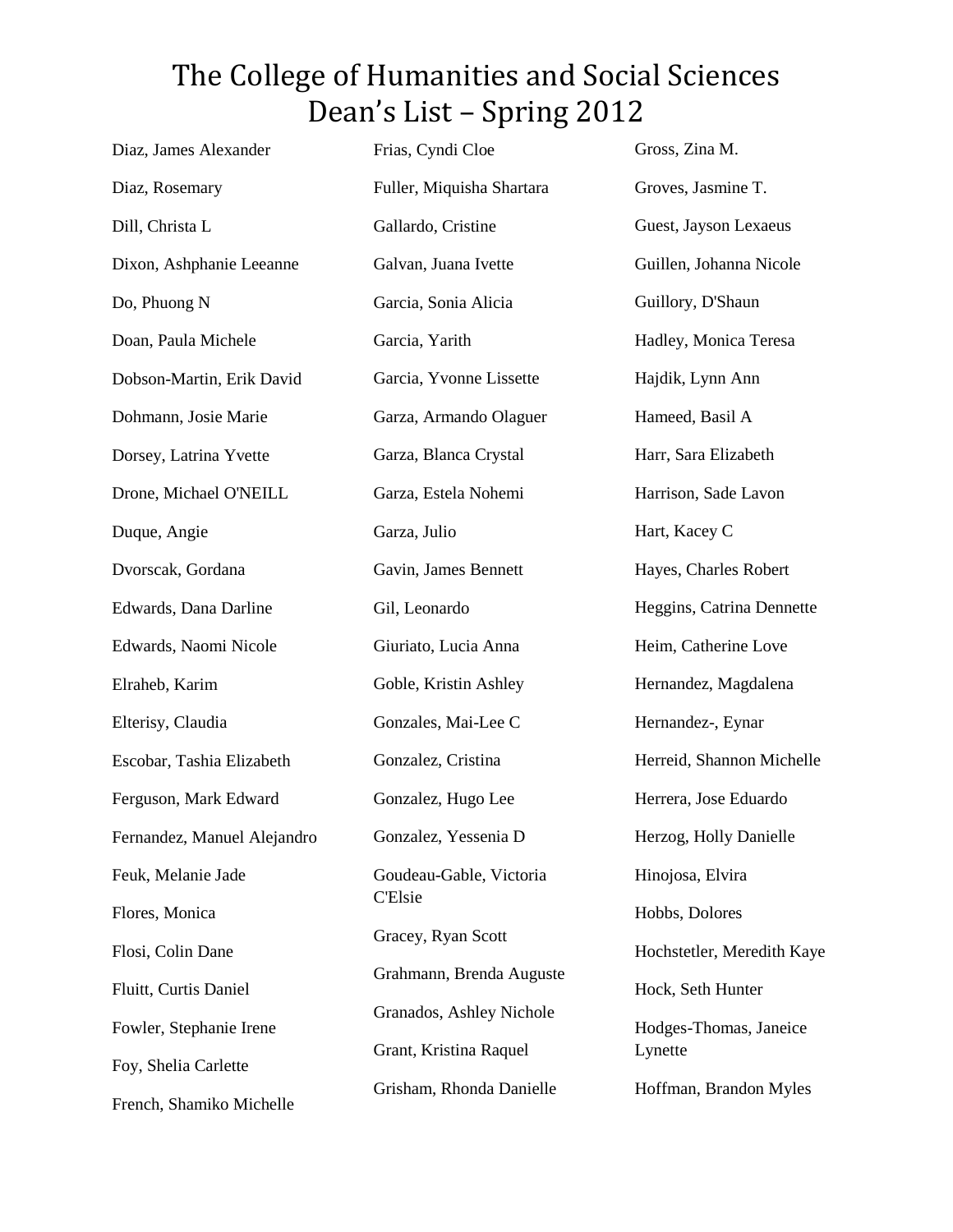| Honey, Rebecca Susan     | Knight, Nicole Hawkins      | Matthews, Christina Marie |
|--------------------------|-----------------------------|---------------------------|
| Howard, Natasha Evonne   | Krinsky, Randolph Lance     | May, Christopher          |
| Howell, Anecia Monique   | LaStrape, Phequita Lashonda | Mayon, Jared Cole         |
| Huerta, Massiel          | Lamkin, Shellie             | McClelland, Katelyn Marie |
| Huerta, Noe Cesar        | Lamontagne, Maurice         | McDaniel, Melanie L.      |
| Huerta, Sandra Leticia   | Edward                      | Mccallum, Lindsay M       |
| Hune, Nicole Diane       | Larson, Carissa Nichole     | Mccants, Michael Deshawn  |
| Hutchison, Charles Allen | Laurel, Ana Allene          | Mckay, Elizabeth Marie    |
| Jackson, Jay D           | Lawson, Jessica Gertrude    | Mckay, Kyla K             |
| Jaimes, Natalie Carol    | Lee, Deanna L               | Mcquail, Sean Eugene      |
| Jaramillo, Daniel Caesar | Lenz, Kimberly Kay          | Mehmandoost, Andrea       |
| Johnson, Cassandra Lynn  | Lewis, Aaron Christopher    | Afsaneh                   |
| Jones, Kyra Nichelle     | Lewis, Aimee Nicole         | Mellado, Elizabeth        |
| Juarez, Karlyli Quetzaly | Linzy, Lakysha Rochell      | Mengsteab, Senait         |
| Kang, Hee Jin            | Lloyd, Judy C.              | Merryman, Kimberly R      |
| Kern, Randi Christine    | Lopez, Flor De              | Metzger, Diana Lee        |
| Kessler, Nicole Leah     | Macias, Jacqueline          | Miles, Kacey Lynn         |
| Khakheria, Purva         | Maczko, Nicole E            | Miller, Lauren Ashley     |
| Khan, Afra Khursheed     | Maida, Katelyn Ashleigh     | Mindiola, Gilbert Anthony |
| Khan, Muhammad A         | Maldonado, Victoria Arrow   | Miranda, Elizeth          |
| Khan, Zain Shahid        | Martinez, Amanda            | Mitchell, Ashley Nicole   |
| Kilgore, Kelly Dyan      | Martinez, Juan Angel        | Mitchell, Venettea        |
| Kilgore, Laura Jane      | Martinez, Monica Liliana    | Mobley, Elizabeth Nicole  |
|                          | Martinez, Nevie Michelle    | Mogaji, Emmanuel Taiwo    |
| Kimble, Janisha Vne      | Mata, Sandra J              | Montegut, Christian Henri |
| Kindle, Tabitha          | Matthews, Alisha Johnese    | Moore, Joshua Ashley      |
| King, Keyah Mishea       |                             |                           |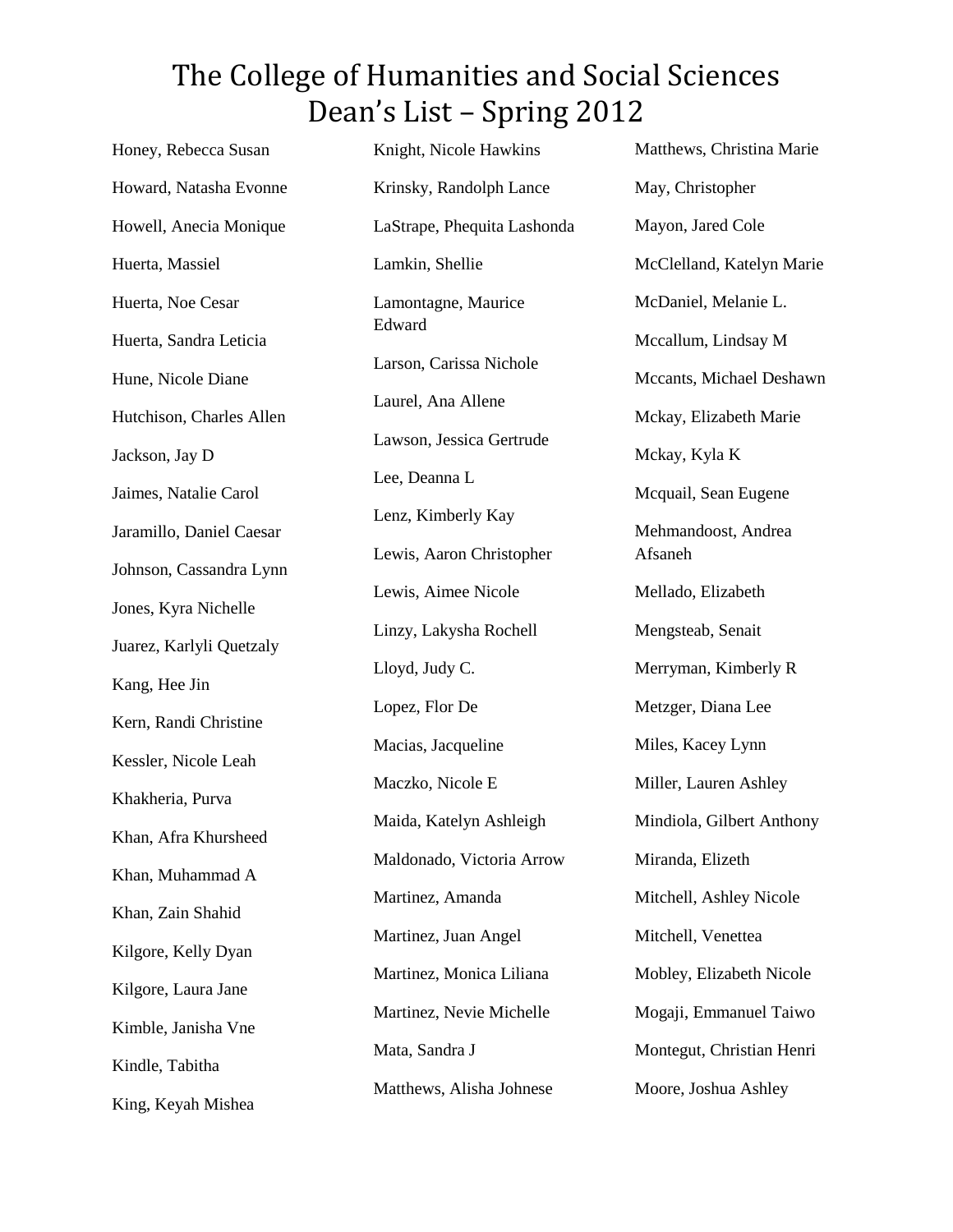| Morales, Lucha I                 | Pack, Joshua Robert       | Rodriguez, Karen Paola   |
|----------------------------------|---------------------------|--------------------------|
| Moreira, Cesar Francisco         | Palmer, Terrence Jerrod   | Rodriguez, Suzanne       |
| Moreno, Joseph G                 | Parrish, Amanda Nicole    | Rojas, Cynthia L         |
| Morrissey, Robert Andrew         | Pasztor, Joseph Michael   | Rollandi, Veronica Lucia |
| Mouton, Crystal Racquel          | Payne, Megan Leigh        | Romero, Layal Nafaa      |
| Mueller, John L                  | Pearson, Lisa Marie       | Romo, Jeanette           |
| Muhammad, Jonae                  | Perez, Claudia Yvette     | Roney, Cary Marquise     |
| Martinique                       | Perez, Omar               | Ross, Jonathan Michael   |
| Munoz, Xanath Hernandez          | Peterson, Michael Ryan    | Rubio, Tracey Lynn       |
| Murry, Melissa Lynn              | Pfennig, Garreth L        | Rump, Lauren Ashley      |
| Mustonen, Heikki Mikael          | Pirtle, Jacqueline C      | Russey, Marthalea Sara   |
| Najeeb, Sabira                   | Plageman, Alexsha Diane   | Ryan, Suzanne            |
| Nava, Nereida                    | Poon, Joey Fang           | Salahuddin, Sania        |
| Nawaz, Akber Akhter              | Ramirez, Michaela Elaine  | Salazar, April Michelle  |
| Newall, Micheline M              | Rehman, Kiran Arooj       | Salazar, Nereida Garcia  |
| Nguyen, Tan Thuy                 | Rendine, Bianca Angelina  | Salinas, Lizbeth         |
| Nickson, Antoinette<br>Mendorron | Reyes, Luwalhati Sandalo  | San, Alicia Y.           |
| Nolan, Deserai Shadai            | Richardson, Lisa Marie    | Sanchez, Jose Cruz       |
| Nouri, Elnaz Hope                | Rideaux, Lajeanta Ashaley | Sanchez, Jose Enrique    |
| Okeke, Alexandra O               | Rintrona, Albert          | Sandler, Eric Louis      |
| Okeke, Uno Joan                  | Rivero, Anisleidys        | Sandoval, Gloria Daniela |
| Oregon, Esmeralda                | Roberts, Breana Joyce     | Santibanez, Norabel      |
| Osborne, Reshonah Davis          | Robles, Steve Andrew      | Savoy, Shayna Cecile     |
| Pablo, Annalisa Derilo           | Rodarte, Nora Mendez      | Sawyer, Scott            |
| Pabon, Ruben D                   | Rodriguez, Ariel          | Schultz, Marianne Andrea |
|                                  | Rodriguez, Clemencia      | Scott, Jalecia Unique    |